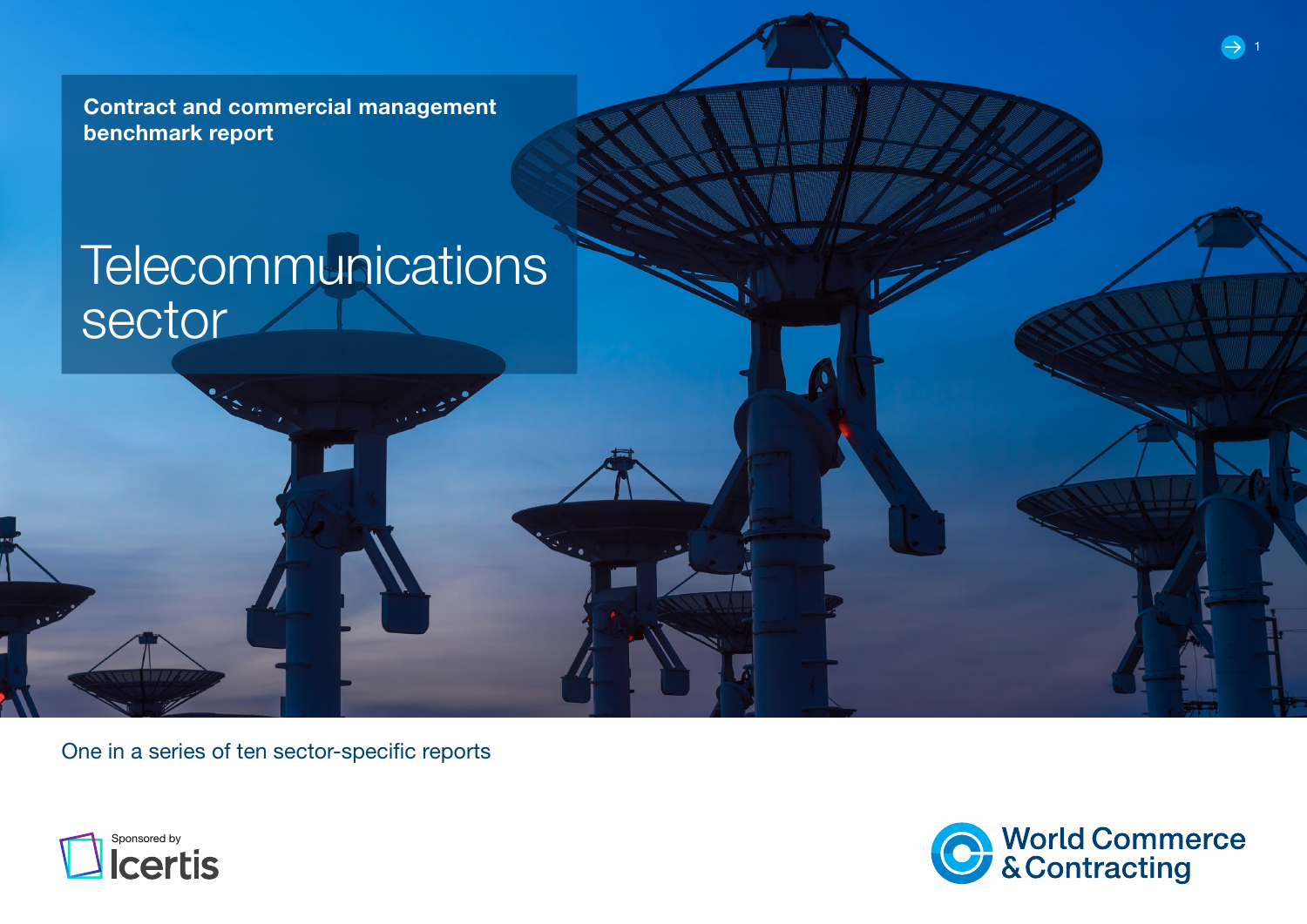### <span id="page-1-0"></span>**Contents**

- 2 Preface
- 3 [Executive summary](#page-2-0)
- 4 [Sector findings](#page-3-0)
- 4 [Priorities for improving CCM](#page-3-0)
- 5 [The nature and extent of executive focus](#page-4-0)
- 6 [The current state of CCM technology](#page-5-0)
- 8 [Contracts and the contracting process](#page-7-0)
- 10 [Resources, organization and reporting](#page-9-0)
- 11 [Responsibilities and time allocation](#page-10-0)
- 13 [CCM objectives](#page-12-0)
- 15 [Measurements](#page-14-0)
- 17 [Barriers to improvement](#page-16-0)
- 18 [Conclusions](#page-17-0)
- 19 [Contacts](#page-18-0)

## Preface

## Abstract

Without contract and commercial management (CCM) capabilities the telecommunications sector wouldn't be where it is today, however, it's a time for reflection and re-baselining to enable further performance and growth.

## About this report

In the period June – September 2021, World Commerce & Contracting gathered data from more than 800 organizations, providing in-depth visibility into their contracting and commercial capabilities. This report focuses on input from 41 companies in the telecommunications sector, providing sector-specific analysis and comparison with cross-sector performance and trends.

## How to use the WorldCC benchmark reports

Benchmarking compares against four levels:

Level 1 Your own past performance

Level 2 Others in your sector

Level 3 World-class standards

### Level 4 Goals or vision

This report should be used to make a direct comparison with the current state of others in your sector (Level 2). The *[Benchmark Report](https://www.worldcc.com/Portals/IACCM/Resources/WorldCC-Benchmark-report-2021.pdf?ver=NPQMEljK4Q-meXZLABtd2w%3d%3d) 2021* (published September 2021) provides a cross-sector comparison, but more importantly offers insight to world-class performance, and can therefore be used to measure your current state against those worldclass standards (Level 3).

Drawing from those standards of excellence, you may want to set a future goal or vision that represents an as yet unachieved aspiration and would set you apart from others (Level 4).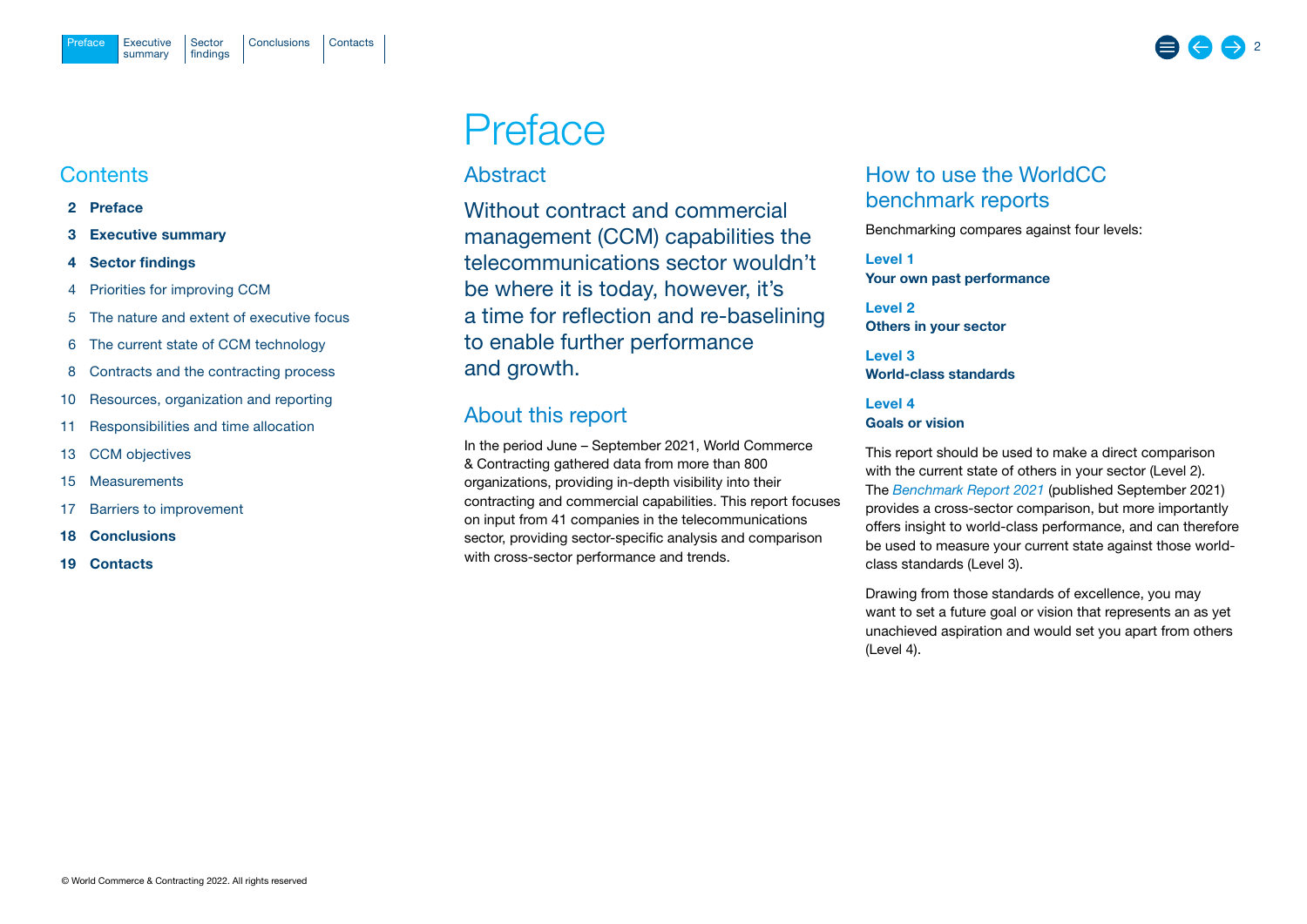## 3

## <span id="page-2-0"></span>Executive summary

The societal and commercial importance of the telecommunications sector continues to grow. Its complexity in terms of technology and the relationships required to form the 'network of networks' place contracts and commercial competence at the very core of the sector's required capabilities.

This need is reflected in past levels of investment, yet today's market conditions demand a shift of focus and an ability to operate with far greater creativity and adaptability than in the past. It is a shift that some in this sector are successfully managing; for others, the challenge of uplifting contracts and commercial capabilities remains a work in progress.

In 1876, when Alexander Graham Bell secured the first US patent for what we know as the telephone, it was for connecting two people by voice. Some 146 years on, the telecommunications sector has become a fundamental enabler of modern life and commerce. As we move to an ever more widely distributed digital world, the nature of telecommunications services continues to evolve, with governments and regulators increasingly acknowledging the sector's role in critical national (and international) infrastructure.

The telecommunications sector of today and the future sits at the intersection of technology in the form of the networks and the devices that connect to them, and the services that they enable.

In its current digital form, it is still a relatively 'voung' sector, grappling with the challenges of bringing a complex, collaborative and interconnected set of solutions to life. At the heart of this are complex, multi-party relationships and commercial agreements. This report indicates that existing CCM capabilities are often struggling to keep pace with the demands of a fast-changing environment – skills, tools and processes are all at the forefront as CCM teams seek to redefine purpose and deliver increased value.

The diverse nature of this sector, from the development and provision of complex, capital-intensive networks, to the services that run through the networks, means that CCM is often an organizational cross-brace linking together the various elements of the organization.

The sector was an early adopter and developer of CCM capabilities, not necessarily out of choice, but because they were critical to success. This drive looks set to continue and past competence must adjust and re-baseline in order to drive forward to the enhanced levels of CCM performance required by the sector.



Telecommunications' complexity in terms of technology and relationships to form the 'network of networks' place contracts at the core of the sector's required capabilities.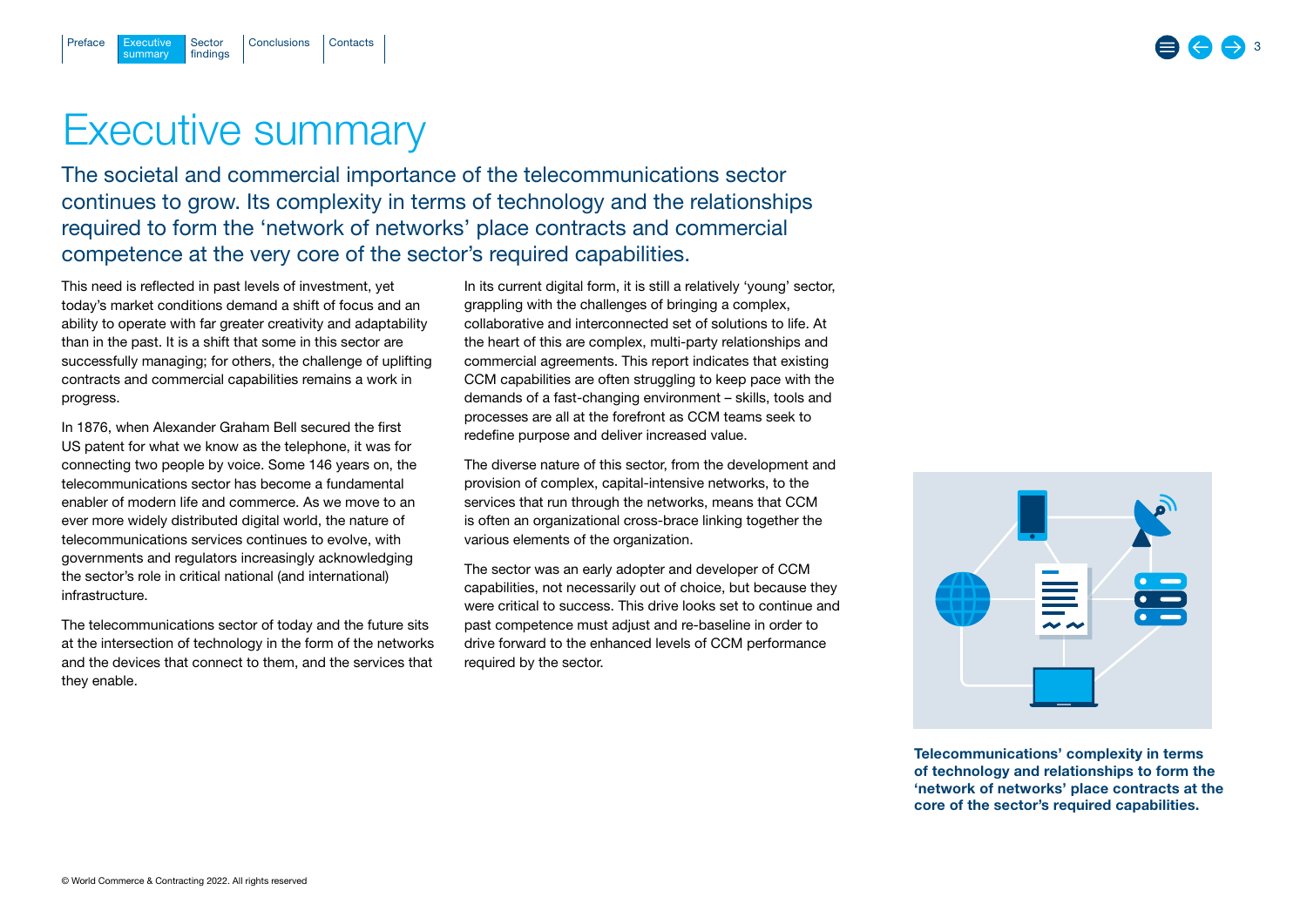## Telecommunications sector findings

## Priorities for improving CCM

**Sector** findings

summary

<span id="page-3-0"></span>[Preface](#page-1-0)

This sector has a stronger balance of sell-side deployment of CCM capability than many others. It has comparatively low levels of buy-side and sell-side integration. The telecommunications sector was relatively early in its development of CCM capabilities. Rapid growth in the scale and nature of competition, shifts in the regulatory environment, the opportunities and threats that came with globalization – these have been major factors driving investment in commercial and contracting competence and resources. The priorities for improvement show that the pace of change has not eased.

[Executive](#page-2-0) Sector [Conclusions](#page-17-0) [Contacts](#page-18-0)

In their ranking, this sector's priorities match the crosssector norms, although the extent of pressure is lower, except in the area of raising and retaining skills.

#### The top five priorities for improvement are: (with cross-sector ranking shown in brackets)

Increasing strategic relevance / demonstrating value of CCM (1) Improving internal processes (2) Raising skills of current staff / attracting and retaining talent (3) 1  $\Omega$ 3

Selecting, implementing and gaining adoption of tools and systems (4) 4

Developing / implementing a digital strategy for contracting (5) 5

Being a sector that made early investments in CCM capability has put it ahead of many others in terms of maturity, perhaps reducing the sense of urgency for further improvement. For example, while this sector pulled ahead of many others in its adoption of tools, investment in these and the development of a digital strategy for contracting are strategic priorities for only a third of organizations. Similarly, the significant problem that many face over skills and retention of staff is indicative of an aging workforce and recruitment of skilled CCM practitioners by other sectors, and there is no apparent plan to reverse this trend.

#### CCM priorities for teams or functions

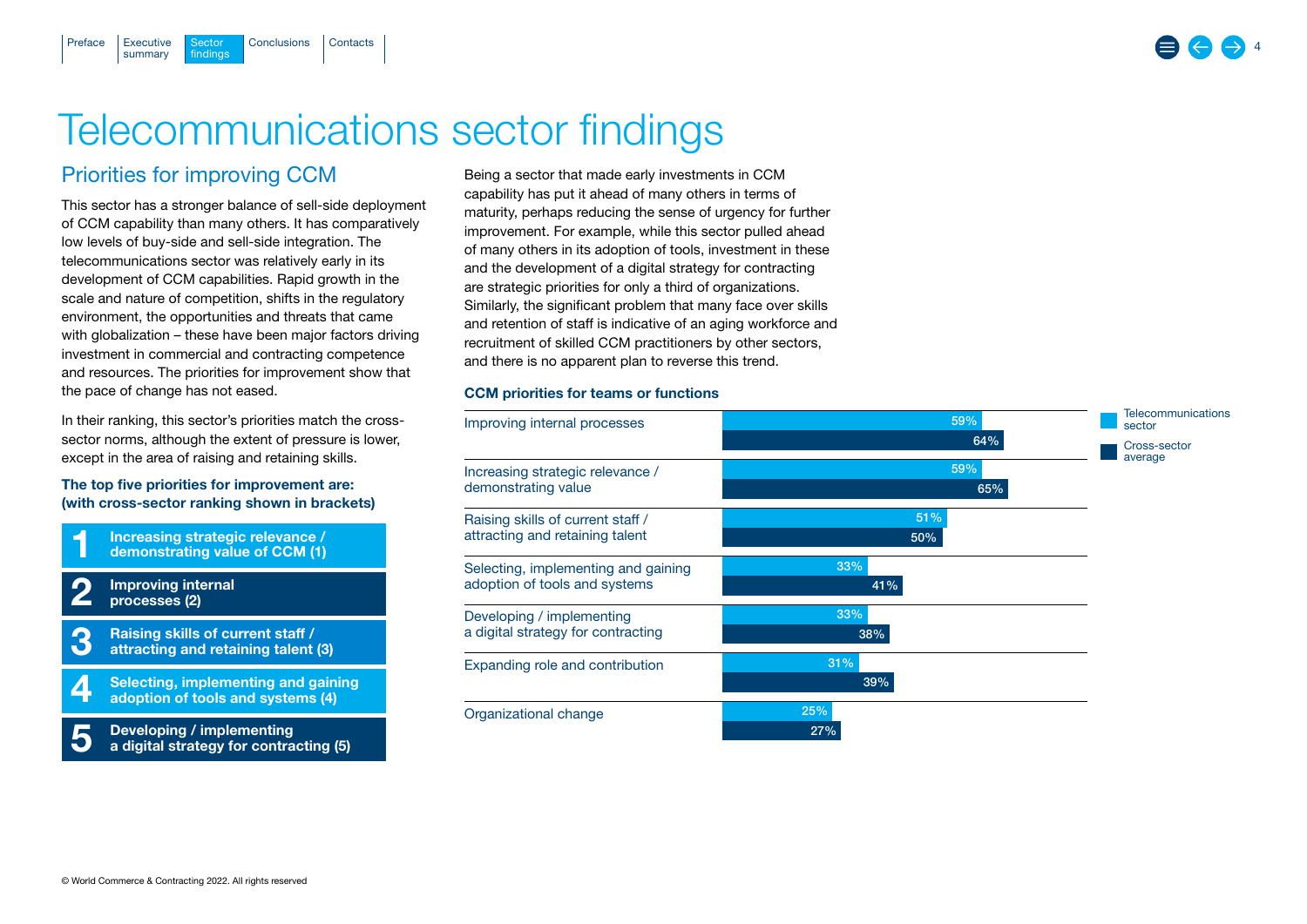<span id="page-4-0"></span>

## The nature and extent of executive focus

CCM is an activity that is considered important by executive management and only 4% of survey respondents in the telecommunications sector indicate that interest is declining. However, the 38% reporting increased interest is notably lower than the cross-sector average of 50%. Again, this may result from the relatively high level of maturity and existing focus and attention. Indeed, when looking at improvement initiatives, the sector shows signs of continued momentum, with higher levels of focus than cross-sector averages.

This sector has a tradition of regular change in the reporting line of CCM resources, with frequent shifts in organizational structure also not uncommon. With a little over 40% indicating likely changes, this is clearly a continuing trend and more than a third also highlight the introduction of new measurements, suggesting that executives want to see a shift in performance.

These changes, together with multiple other initiatives under consideration, are signs that this is a sector that is awakening to the need for accelerated improvement. Across a range of areas, telecommunications organizations are planning change and improvement. For example, while tools and technology are receiving less attention as current strategic priorities than in other sectors, they do feature strongly as improvement initiatives that are under consideration. Along with contract analytics and knowledge management systems, they are higher ranked in telecommunications than elsewhere. This is also true for CCM skills development and expanding the role of CCM.

#### Initiatives that are being considered (in the context of CCM)

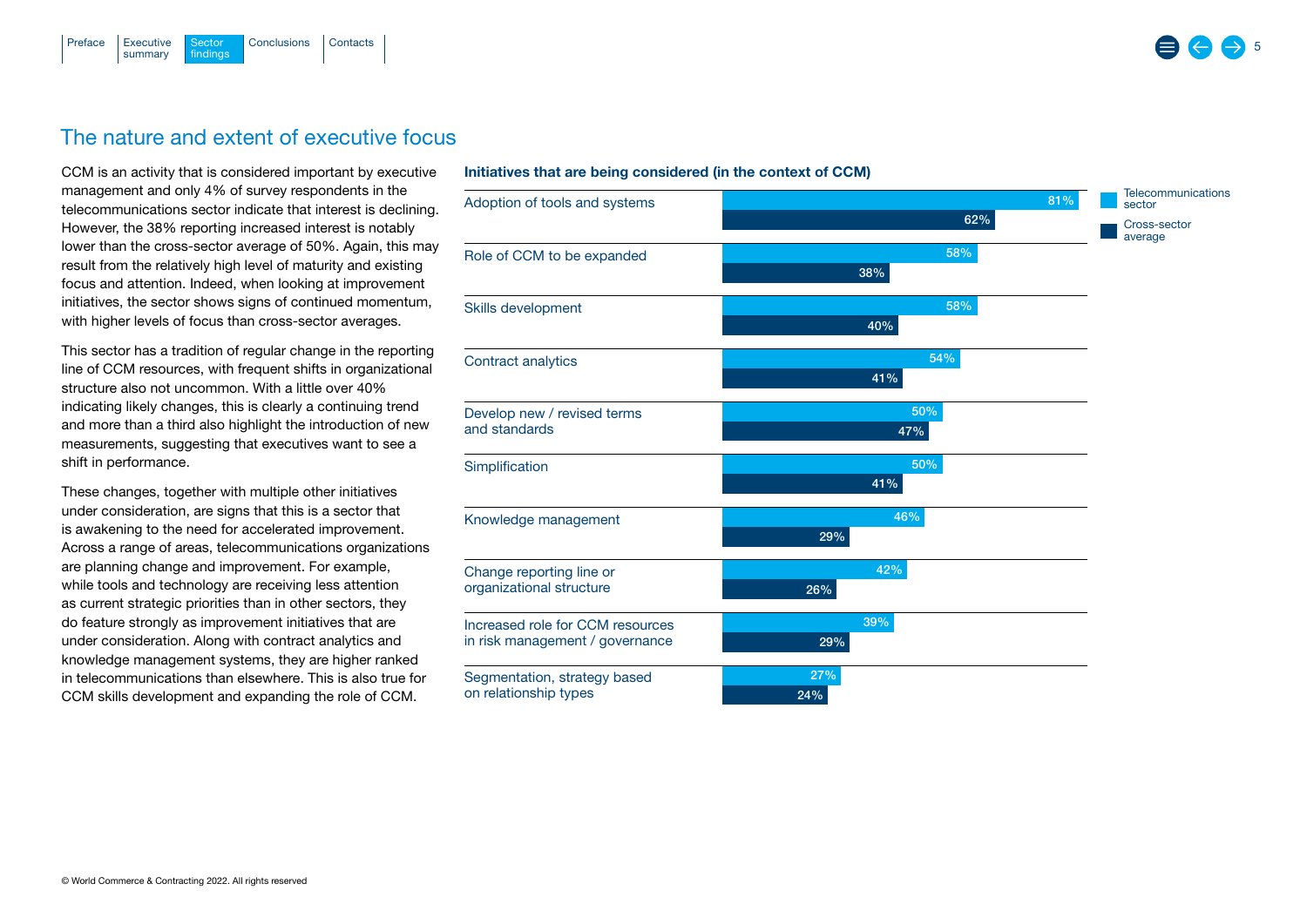<span id="page-5-0"></span>

## The current state of CCM technology

Driven in part by the size and complexity of the contracts and the importance of CCM in delivery, the telecommunications sector, along with other sectors such as business services, has 'led the pack' in relation to the adoption of CCMenabling technologies, although with mixed effect. Indeed, given the rapid advances in available technology, past investment can prove an impediment rather than an asset.

In addition to having a repository of signed contracts, technologies adopted are focused on supporting the interface between the pre- and post-award phases such as 'contract assembly from templates', the ability to monitor approvals, and then extract the obligations. This connectivity has created the ability to reduce and remove unnecessary friction and reduce contract value leakage.

As the table below demonstrates, the telecommunications sector has a greater number of technologies either reaching general adoption or growing / partial adoption. These include:

|                     | <b>Telecommunications</b>                                   | <b>Cross-sector</b>                                                       |
|---------------------|-------------------------------------------------------------|---------------------------------------------------------------------------|
| General<br>adoption | Repository of signed<br>contracts                           | Repository of signed<br>contracts                                         |
| Growing<br>adoption | Ability to assemble<br>standard contracts<br>from templates | Management reporting /<br>dashboard monitor<br>reviews / approvals status |
|                     | Monitor reviews /<br>approvals status                       |                                                                           |
|                     | Contract obligation<br>extraction                           |                                                                           |

There are two further areas of functionality almost at the tipping point between limited adoption and growing adoption – 'Management reporting and dashboards' and 'Post-signature monitoring of compliance with contract terms'. These potentially extend the reach of technology along the contracting lifecycle.

| <b>Extent of deployment of</b><br><b>CCM</b> software tools               | 0%       | 20%                        | 40%                            | 60%                      | 80%                        | 100% |
|---------------------------------------------------------------------------|----------|----------------------------|--------------------------------|--------------------------|----------------------------|------|
| Repository of signed contracts                                            |          |                            |                                |                          |                            |      |
| Monitor reviews / approvals status                                        |          |                            |                                |                          |                            |      |
| Ability to assemble standard<br>contracts from templates                  |          |                            |                                |                          |                            |      |
| Contract obligation extraction                                            |          |                            |                                |                          |                            |      |
| Management reporting / dashboard                                          |          |                            |                                |                          |                            |      |
| Post-signature monitoring of<br>compliance with contract terms            |          |                            |                                |                          |                            |      |
| Contract analytics -<br>individual agreements                             |          |                            |                                |                          |                            |      |
| Ability to assemble contracts<br>from a clause library                    |          |                            |                                |                          |                            |      |
| Contract analytics -<br>portfolio of agreements                           |          |                            |                                |                          |                            |      |
| Digitized contract playbooks                                              |          |                            |                                |                          |                            |      |
| <b>Risk scoring</b>                                                       |          |                            |                                |                          |                            |      |
| Artificial intelligence /<br>machine learning                             |          |                            |                                |                          |                            |      |
| Integration with other key applications<br>(ERP, financial systems, etc.) |          |                            |                                |                          |                            |      |
| Front-end contract request /<br>selection interface to business unit      |          |                            |                                |                          |                            |      |
| Defined and automated workflow for<br>non-standard terms or agreements    |          |                            |                                |                          |                            |      |
| Collaboration portal for joint editing                                    |          |                            |                                |                          |                            |      |
| Automated document circulation,<br>redlining                              |          |                            |                                |                          |                            |      |
| <b>Telecommunications sector</b><br><b>Cross-sector average</b>           | Deployed | In process of<br>deploying | <b>Would like</b><br>to deploy | Little or<br>no interest | Don't know<br>what this is |      |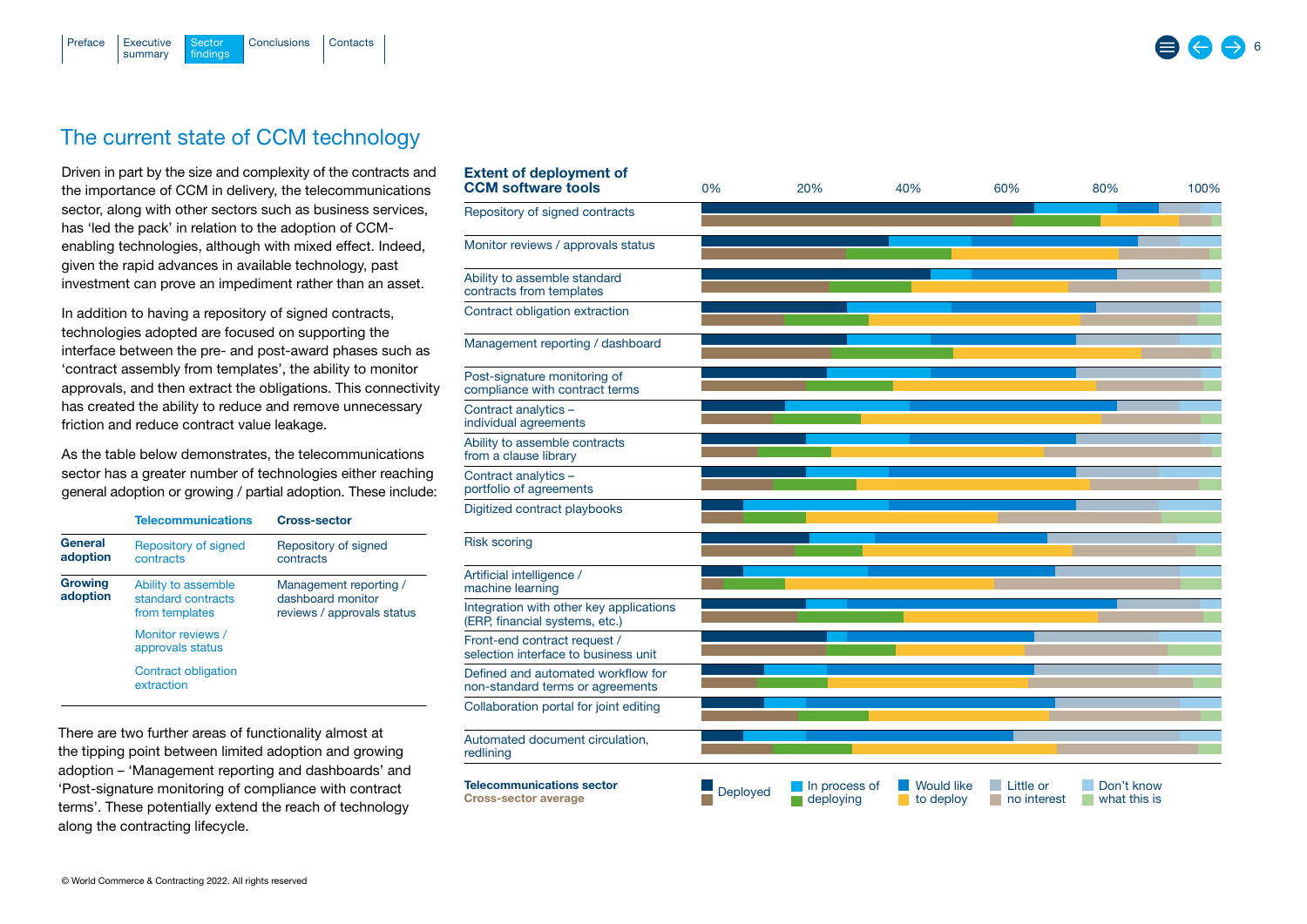

#### For those planning investment in new or upgraded technology, the priorities are:

- Visibility into contracts and contract data
- Improving operational performance
- Reducing value erosion
- Being able to find and search contracts.

These priorities indicate the limitations of existing deployment. For example, while there are a high proportion with contract repositories, it is clear that many have either failed to populate the repository with existing agreements, or that it lacks comprehensive search functionality.

Investments in technologies that support CCM across the contracting lifecycle are starting to enable improved Commercial / Contract Data Management (CDM). This is key to greater efficiency and effectiveness in contract management, not only cutting operational costs and reducing value leakage, but also improving visibility into sources of risk.

In addition to the transactional improvements being delivered through technology, knowledge sharing and reuse is higher in this sector, with 28% saying their approach is mature or widely deployed versus cross-sector 23%.

In terms of barriers that CCM groups face when trying to acquire and deploy technology, building consensus across stakeholders (68%) is highlighted as the greatest challenge, significantly more than the cross-sector average.

This is mostly attributable to the divisionalized structure of many telecommunications companies, with competing business unit views and interests preventing a shared approach.

Budget (62%) comes in next, along with achieving alignment with IT strategies (46%), identifying an executive sponsor (33%), and concerns over data security (36%) – each of which is similar to the cross-sector averages.

#### Levels of interest in and adoption of CCM technology

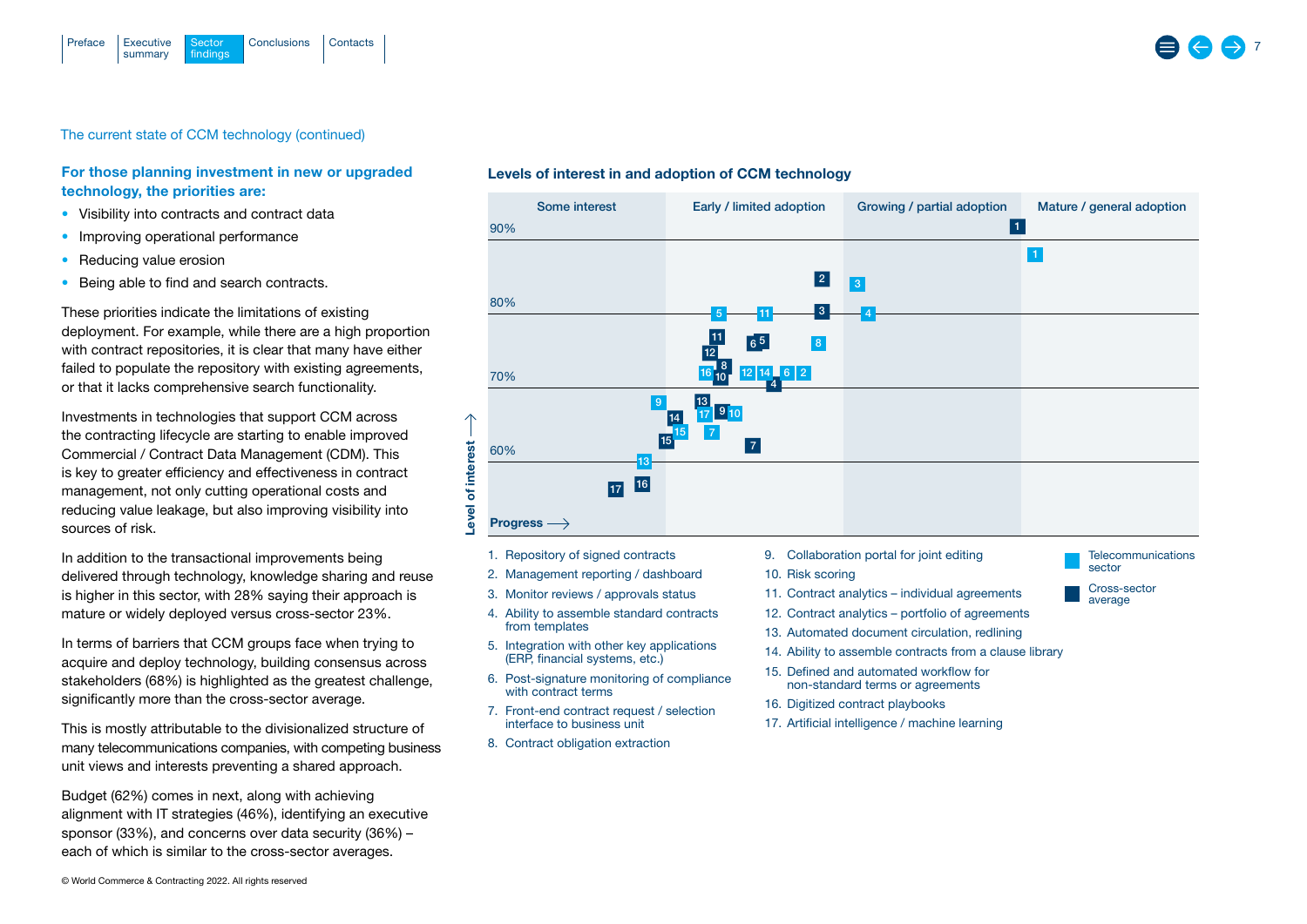<span id="page-7-0"></span>

### Contracts and the contracting process

In the telecommunications sector, a greater proportion of revenue and spend depends on medium- and highcomplexity contracts. 41% (buy-side) and 43% (sell-side) falls into the high-complexity category and 38% and 36% medium-complexity. This is about 5% higher than the crosssector averages and means that low-complexity only makes up about 20% of the portfolio on both buy and sell-side.

Contract duration in the telecommunications sector is reported as being slightly shorter than the cross-sector averages, with medium-complexity contracts at 3.0 years (versus 3.2 years) and high-complexity contracts at 4.4 years (versus 5.8 years). A higher-than-average proportion of respondents (63%) are experiencing no change in the contract duration (versus 51%), but significantly only 4% are seeing it increasing (versus 30%) and 33% (versus 19%) are seeing it decreasing. While many of the high-complexity contracts are potentially longer-term and strategic in nature, such as outsourcing transactions, it is likely that the levels of technological innovation and volatility are resulting in shorter commitments to manage change and flexibility. While the ability to renegotiate or switch suppliers is clearly one way to achieve this, contracts that incorporate 'best in class' change provisions and incentives for continuous improvement may offer an alternative that is less disruptive and costly.

#### Contract duration



#### Trend pattern in contract duration



In looking at how terms and conditions are deployed, this sector is again in a relatively advanced position, with 34% using a standard terms database and 15% including pre-approved fallback term options. This compares favorably with 20% and 8% respectively across all sectors. It is an example of where the sector is trying to combine knowledge, skills, and technology to reduce friction and drive performance in terms of cycle times, though the section on Measurements indicates that progress at this time remains limited.

Interestingly, while the use of fixed templates is broadly in line with the cross-sector averages, this sector is the only one where every organization has standard terms, versus 8% on a cross-sector basis that have no standard.

While the data in this sector has a stronger sell-side presence, it shows a higher-than-average rate of success in organizations using their own terms rather than the counterparties (61% versus 34%). There are potentially a number of reasons for this, relating to both the complex nature of the opportunities and also the nature of the participants, with over 50% being large organizations with annual revenue in excess of \$10bn. In many situations, this combination allows them greater control over the contracting process and the contract. This said, 70% of agreements signed involve amendments and this aligns with the very high importance of negotiation when evaluating the role and responsibilities of CCM practitioners in this sector [\(see later section on](#page-10-0)  [Responsibilities and time allocation](#page-10-0)).

There are signs that the delays and costs associated with extensive negotiation are being addressed through investments in simplification. This is true for both buy- and sell-side contracts equally, where 33% of organizations have implemented some form of simplification versus the cross-sector average of 26%. When combined with the significantly higher levels of simplification activities that are planned or in process, there should be benefits in further reducing contracting friction.

In terms of the types of contracts in use, this sector is largely in line with others, although it is behind in usage of outcome-based contracts (21% versus 25%) and significantly ahead in use of both relational / collaborative and performance-based contracts (20% versus 12%, and 40% versus 30% respectively).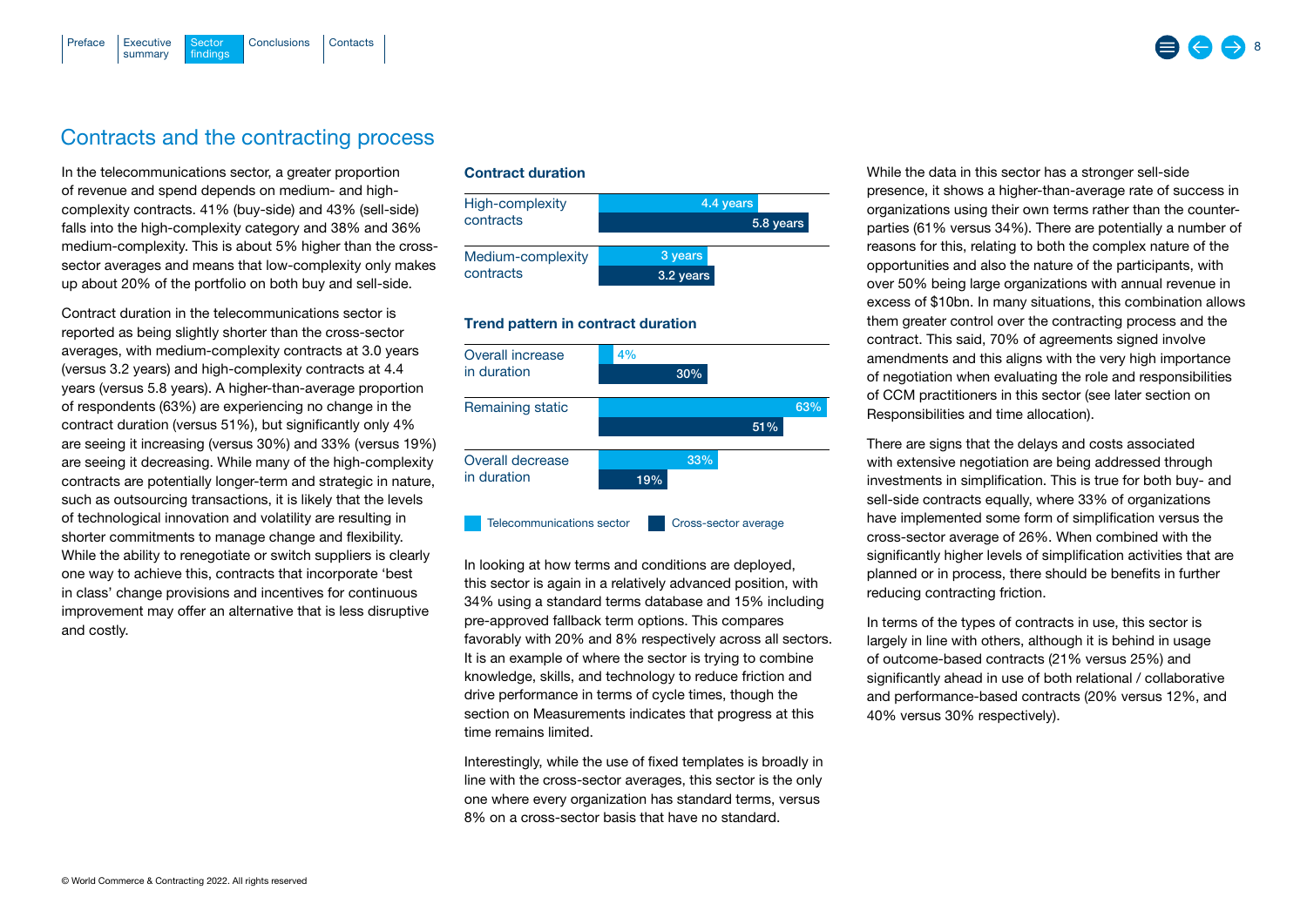

#### Contracts and the contracting process (continued)

Frequent use of as-a-Service and agile contracts is broadly in line with the cross-sector averages (36% and 4% respectively). As a digital sector, in many situations it has the advantage of being able to measure delivery performance and use this to drive the reward model, facilitating the higher adoption of performance-based contracts.

CCM groups in the telecommunications sector are operating at above-average levels of efficiency in terms of where they spend time. They have been more successful than most in reducing involvement in low-value / low-complexity agreements, engaging 48% of the time versus the crosssector average of 67%. This translates to a below-average percentage of functional resource used to support these lower-value contracts (14% versus 21%).

While engagement with particular types of transaction or agreement is similar to other sectors, there is greater activity in relation to the Statement of work. This is driven by the service-based nature of delivery and recognition of the risks associated with poor definition of scope and associated responsibilities. This is not mirrored in the support provided for Service level agreements, perhaps due to the digital nature of the sector with service levels being relatively fixed based on network performance levels.

The chart (right) shows responses to the question: 'In the context of your organization's business activity, how frequently do you have substantial input to the following contract or relationship documents / offerings?' The percentages represent those who answered either 'all the time' or 'most of the time'. Some results are surprising – for example, the lower-than-average percentage showing involvement with outsourcing and change / renegotiation – these responses merit further investigation.

#### Type of agreement

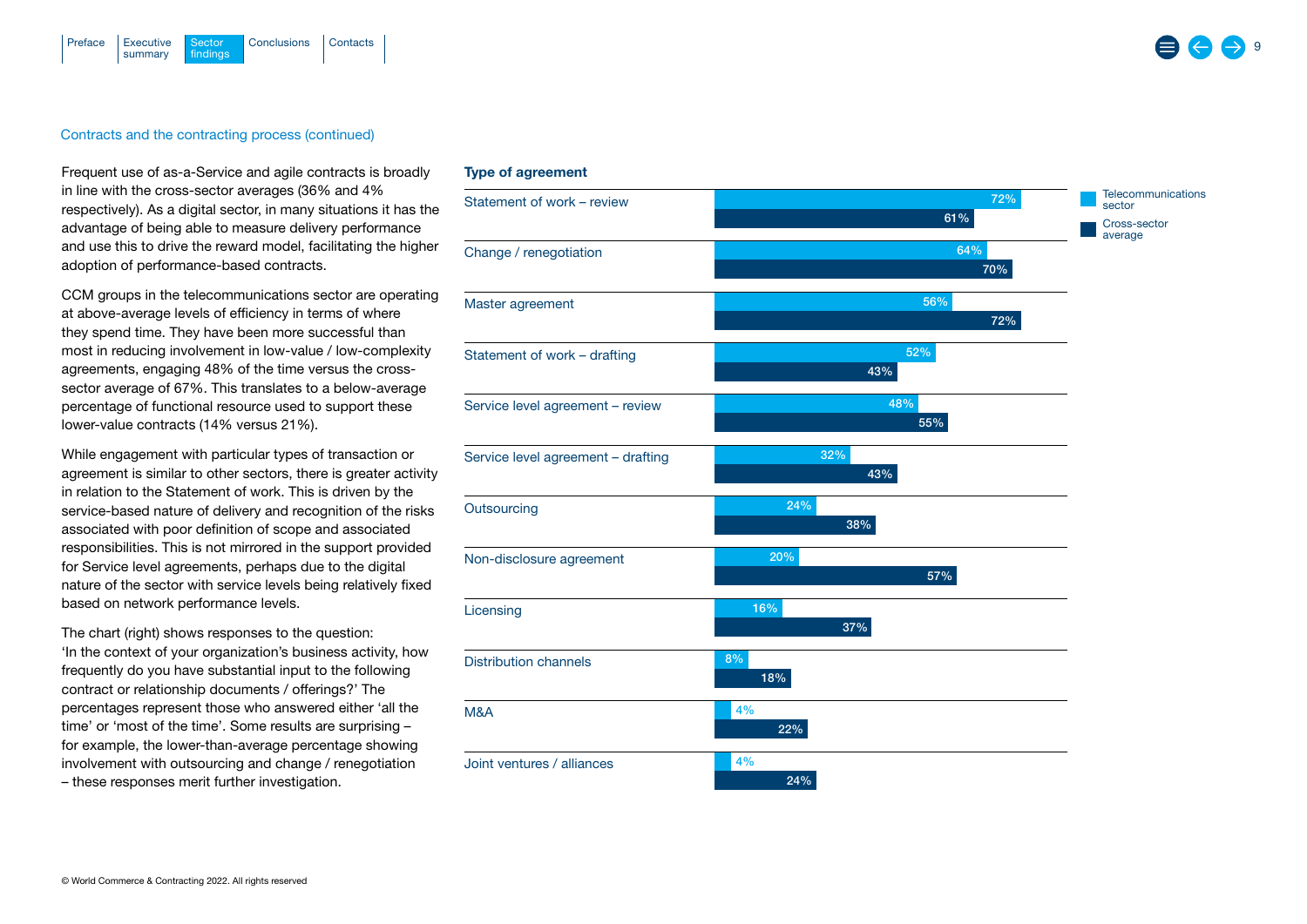### Resources, organization and reporting

[Executive](#page-2-0) Sector [Conclusions](#page-17-0) [Contacts](#page-18-0)

**Sector** findings

summary

<span id="page-9-0"></span>[Preface](#page-1-0)

From the previous section it can be seen that CCM responsibilities are in many cases tightly focused with low levels of involvement in corporate transaction such as M&A or Joint Ventures. Having dedicated CCM resources is the norm in the telecommunications sector, significantly more than in most other sectors (92% versus 69%). In combination with this, the level of headcount is twice as high as the cross-sector average, confirming the significant investment that has been made.

The investment does not stop here. There is significantly greater clarity over who is responsible for both contract and commercial management (73% versus 63%, and 76% versus 58% respectively, versus the cross-sector averages).

Where there are dedicated CCM resources 42% report into commercial, with 12% reporting into each of legal, sales, supply management, and finance.

Where there isn't dedicated CCM resource, the capability is delivered through either procurement / supply management or supplier relationship management in equal measure.

Overall, 27% of the total workforce is in some way involved in contract management activities – for example, stakeholders in pre-award review and approval; fulfilling obligations or overseeing performance; negotiating or managing change. This is in line with the average of 26%, again driven by the relatively focused nature of the role, responsibilities and the clarity with which it's delivered.

This focus means that CCM is a co-ordinated capability. In relation to organizational structures this sector has a higher usage of centralized structures (54% versus 33%) with significantly lower usage of decentralized (4% versus 11%) or variable structures (4% versus 13%).

Perhaps not surprisingly, this sector is ahead of other sectors in relation to the use of both offshore and offshore captive centers (35% versus 22%, and 12% versus 7% respectively) with these being focused on contract review / discovery, accounts payable / receivable and contract administration / performance monitoring.

#### CCM reporting

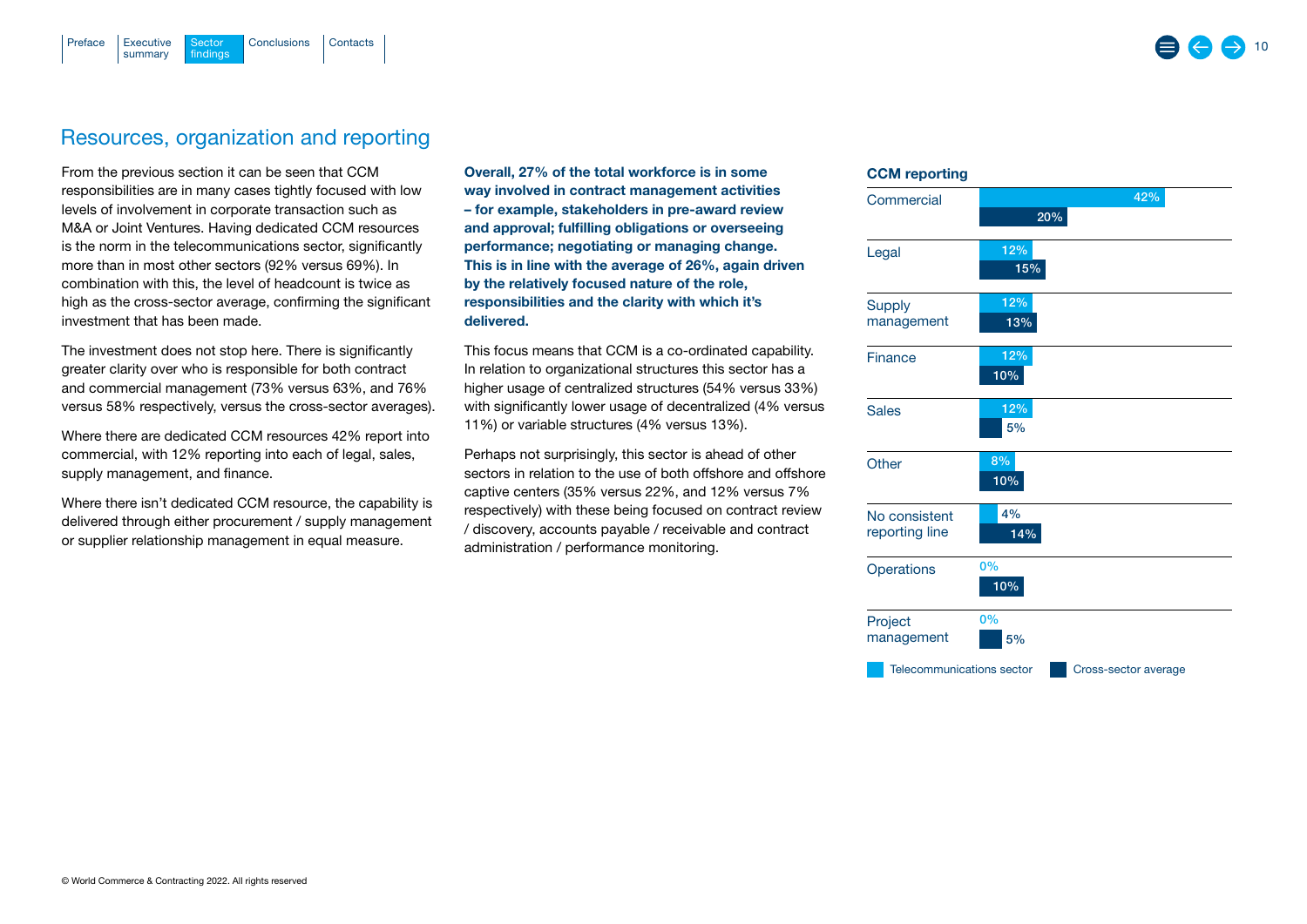<span id="page-10-0"></span>

## Responsibilities and time allocation

Although CCM groups in the telecommunications sector place heavier emphasis on their pre-award responsibilities, resource allocation is more evenly balanced across the contracting lifecycle. This is achieved in part by the narrower span of engagement in different agreement types (see section on Contracts) and also because average headcount is greater. Together, these factors enable a more holistic role in the span of responsibilities performed.

The top responsibilities are very similar to CCM groups in other industries, although the fundamentals of contract management (negotiating, drafting / developing and postaward management) are far more dominant. Relative to others there is a higher ranking for activities around leading, supporting and implementing change initiatives and supporting technology. The higher headcount means that this translates to a greater resource allocation.

The chart (right) shows the top ten areas of responsibility, by percentage and then also the comparative rank in the cross-sector average.

The areas of greater-than-average responsibility highlighted above, early in the lifecycle, often result in increased value and reduce value leakage. However, within the telecommunications sector, the picture is mixed. While some organizations are gaining strategic value from their CCM investments, others appear to be operating with more transactionally-oriented groups which are contributing little to operational or strategic improvement. As an example of this, the lower importance assigned to developing and maintaining standards and policies indicates some misalignment with the second highest area of strategic priority, which is improving internal policies. The variability between organizations also becomes evident in the Measurements section of the report.

#### Top ten responsibilities



The chart below shows responsibilities in a different form and reflects answers to the question 'In the context of specific contracts, who has primary responsibility for the following activities?' The percentage represents those who answered 'my team' (i.e. CCM). This confirms the much stronger level of engagement in post-award support; in other areas, the business unit is typically dominant, except in sub-contracting, where it is most frequently procurement.

#### Primary responsibility for the following activities

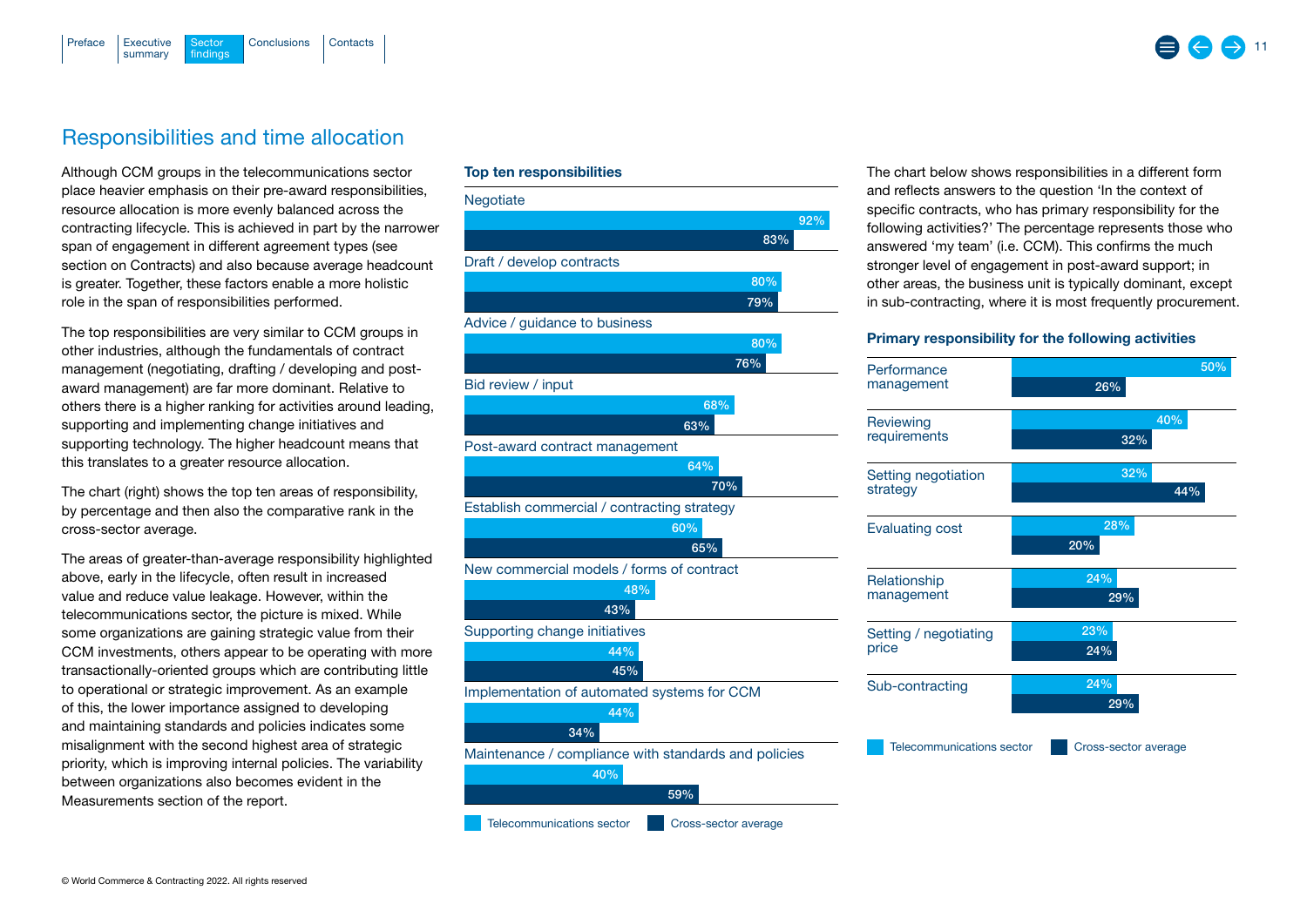#### Responsibilities and time allocation (continued)

These levels of engagement tie in with a further question, where we asked about the allocation of resources (time spent on different activities). For example, the ranking of performance management in the top spot matches with indications that this is a sector driven by data with a relatively high proportion of performance-based contracts. It is notable that leading the negotiation team and negotiation strategy comes in significantly lower than the cross-sector average, yet in terms of time allocation the percentage is higher. This appears indicative of the extent to which this sector is regularly engaged in a 'battle of the forms' and expends large amounts of time and resource in negotiations. As previously observed, this does result in an above-average level of success in using an amended version of standard templates, but there is no data to tell us whether the benefits of this versus resultant costs and delays represent a good return on investment.

The chart (right) shows the top ten activities in terms of resource allocation, compared to the cross-sector average.

In summary, while survey participants feel that there is clarity over roles and responsibilities, these results suggest a degree of potential conflict, with the business taking responsibility for the negotiation and the strategy, while CCM is part of the team – this could lead to value leakage due to lack of clarity of scope and lack of stakeholder engagement. It may also be contributing to the efficiency and cycle time issues highlighted in the section on Measurements.

#### Whe re time is allocated (top ten)

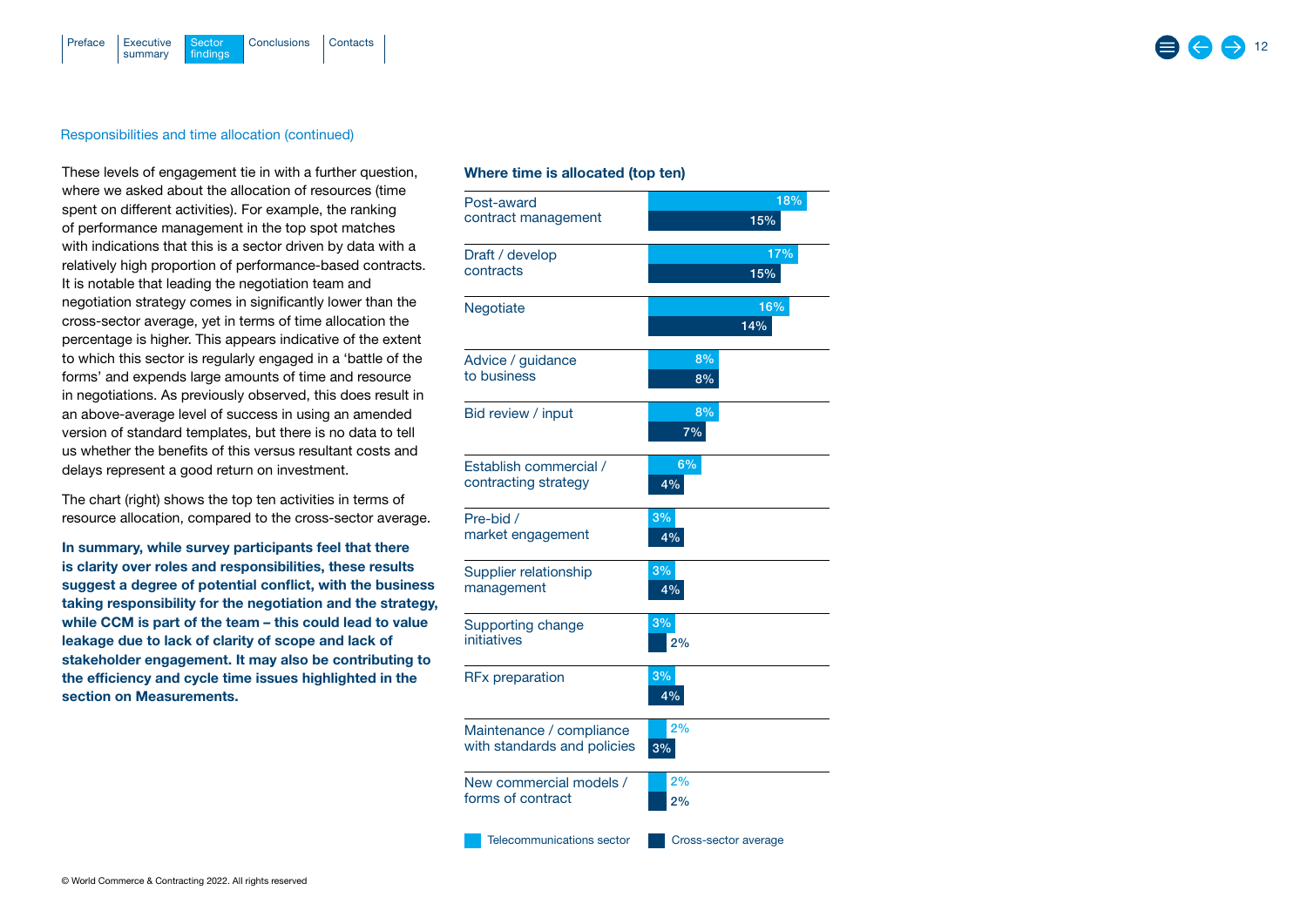<span id="page-12-0"></span>

## CCM objectives

The ranking of the leading CCM objectives in the telecommunications sector is similar to the cross-sector average. 'Risk mitigation' is the dominant factor for both contract management and commercial management. However, in relation to contract management, it stands well above the remaining objectives. In the context of commercial management, the top five objectives are more evenly distributed in importance.

#### Primary objectives for contract management (cross-sector average ranking in brackets)



The higher ranking for 'manage change' relates to the service-based nature of the contracts that dominate this sector and which are likely to require higher levels of change in order to adapt to altering requirements and/or conditions. It also appears at a higher ranking in relation to commercial management, with creation of competitive advantage joining the list of top objectives.

Primary objectives for commercial management (cross-sector average ranking in brackets)



As highlighted through both this and the preceding sections, the telecommunications sector demonstrates significantly higher levels of clarity around CCM role and responsibilities, although the extent to which these are value-focused (rather than representing transactional control) is variable. In principle, this clarity, along with the organizational consolidation that is typical, create an environment where there is greater potential for business value to be delivered – though in some instances this may require the organizational change or skill uplifts that were noted in earlier sections.

Overall, the telecommunications sector devotes a higher proportion of its effort to change initiatives (5.2% versus 3.8%), but it is unclear whether this is based on sound market research and intelligence. CCM groups in this sector undertake about 30% lower levels of market research than the cross-sector average, suggesting this may be an area for improvement.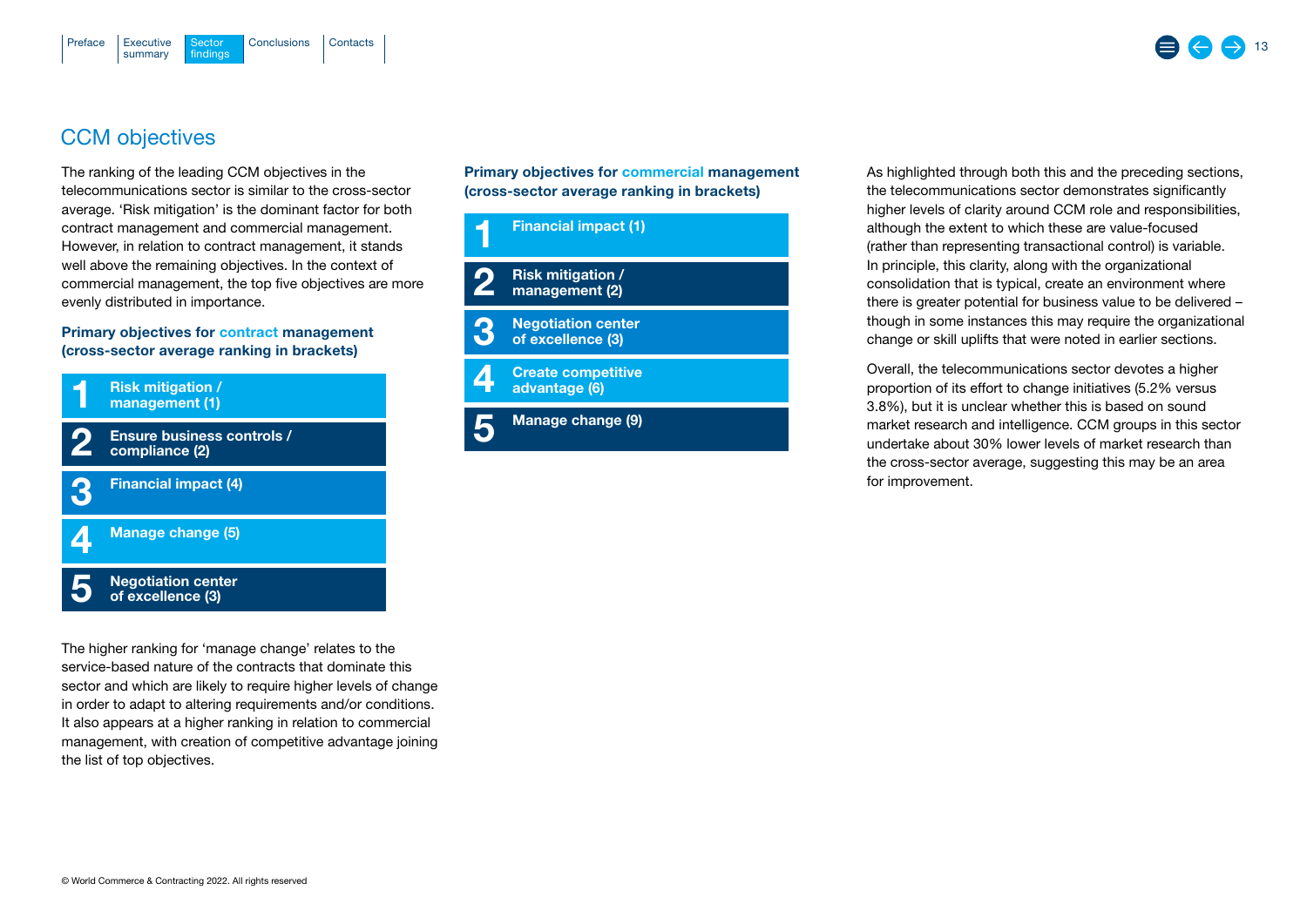



#### CCM objectives (continued)

#### The primary areas of market research that CCM groups see as important and would like to undertake are:

- Pricing / charging models
- Competitive terms and conditions
- Best practices in offering design and simplification
- Performance benchmarking
- Trends in commercial offerings.

Across the top four above there is a higher level of interest than the cross-sector average.

The final indicator from the benchmark relates to skills and the extent to which the telecommunications sector is focusing investment in this area. Skills and retention appear in the top three strategic priorities and it is given a higher level of importance than other sectors in terms of improvement initiatives.

This has resulted in significant use of skills audits (43% versus 35%), the understanding of skills gaps (67% versus 51%), education / training resources being in place (65% versus 55%) and a correspondingly higher confidence that budget is available (50% versus 43%). Skills development clearly remains a priority, partly to address issues around loss of experienced resource, but also to keep pace with a changing and volatile market environment.

#### Primary objectives for contract management

## 76% 35% 17% 12% 15% 23% Risk mitigation / management 29% Negotiation 'center of excellence' Manage change Financial impact Ensure business controls / compliance 33% 48% 48% Telecommunications sector **CR** Cross-sector ave

#### Primary objectives for commercial management

|       | <b>Financial impact</b>                                  |  |  |  |
|-------|----------------------------------------------------------|--|--|--|
| 76%   | 74%                                                      |  |  |  |
|       | 25%                                                      |  |  |  |
|       | Risk mitigation / management                             |  |  |  |
|       | 53%                                                      |  |  |  |
|       | 16%                                                      |  |  |  |
|       | Negotiation 'center of excellence'                       |  |  |  |
|       | 26%                                                      |  |  |  |
|       | 10%                                                      |  |  |  |
|       | Create competitive advantage                             |  |  |  |
|       | 26%                                                      |  |  |  |
|       | 7%                                                       |  |  |  |
|       | Manage change                                            |  |  |  |
|       | 26%                                                      |  |  |  |
|       | 4%                                                       |  |  |  |
| erage | <b>Telecommunications sector</b><br>Cross-sector average |  |  |  |
|       |                                                          |  |  |  |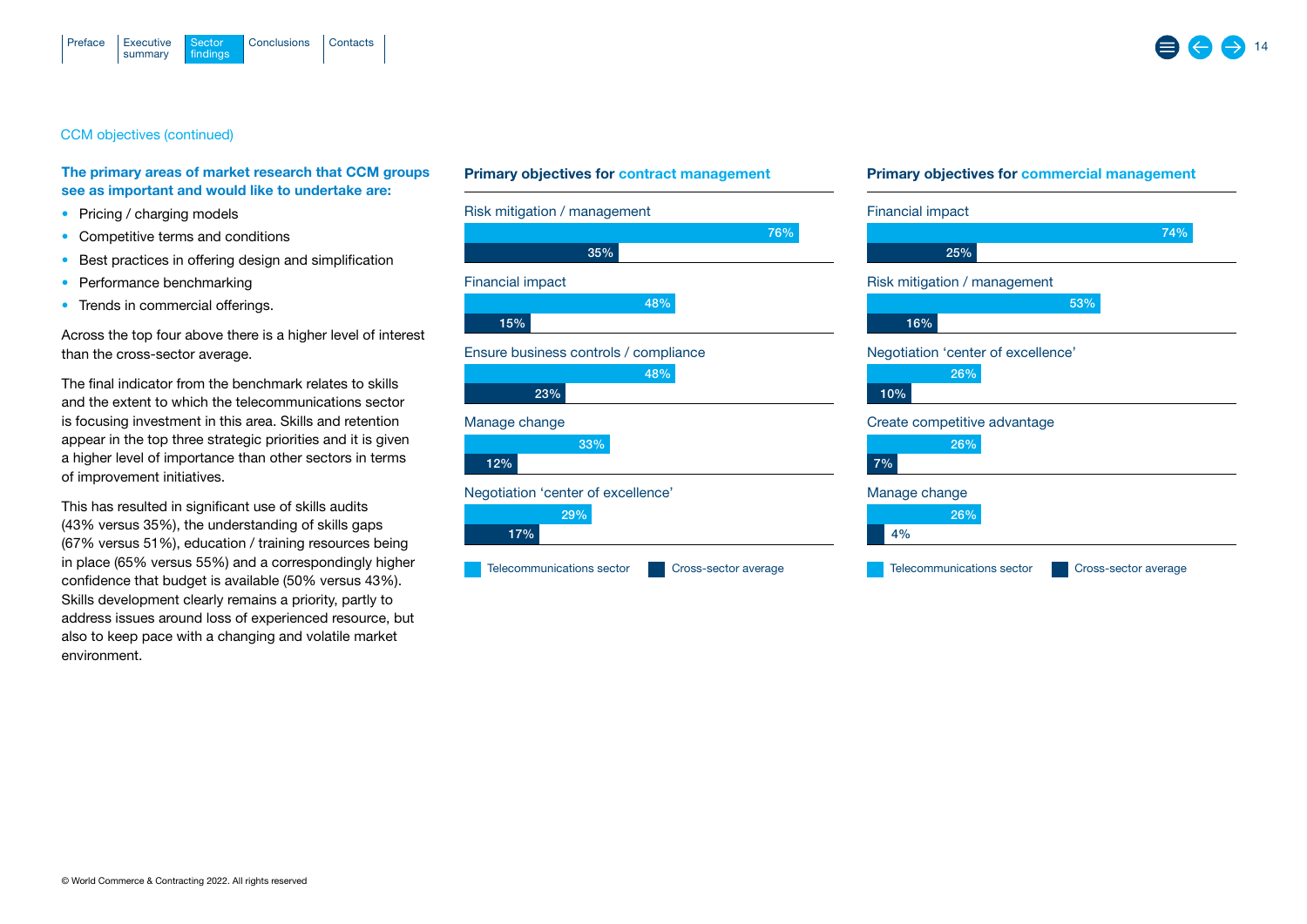<span id="page-14-0"></span>

### **Measurements**

As described in the previous sections of this report, the telecommunications sector is one that continues to invest significantly in CCM capability to meet its specific needs. but the extent of executive focus suggests this may not be leading to required levels of performance.

This section starts by examining two of the most commonly used efficiency / productivity indicators – contracts managed per head and cycle times. Both of these must always be viewed with some caution and allowance made for differences in roles and responsibilities, or perceptions of complexity.

The two charts (right) shows contracts managed per head. In the pre-award phase, with the exception of lowcomplexity contracts based on the counter-party's standard, there's a 36%+ adverse difference in the number of contracts managed.

In the post-award phase, the adverse difference increases to 50-60%.

In reviewing these findings, allowance must be made for the fact that different sectors have differing views of what constitutes 'complexity'. We have also noted factors such as the frequency and nature of negotiation, recognizing that the telecommunications sector appears to operate with greater tenacity in its efforts to use its own term standards. In the pre-award phase, this certainly has an impact. In post-award, the relative frequency of change and also the greater involvement with performance management are factors. However, even when reducing comparison from 'all-sector' to 'selected sectors' based on equivalent complexity, the performance in telecommunications remains approximately 20% worse.



A second measure that assists in determining whether resources are operating at high levels of efficiency is cycle time and the two charts below explore this in terms of the average cycle time from inception of bid to contract signature.

15

#### Contract cycle time domestic agreements (weeks)



#### Contract cycle time international agreements (weeks)

| High-complexity           | 31<br>27             |
|---------------------------|----------------------|
| Medium-complexity         | 16<br>14             |
| Low-complexity            | 8<br>7               |
| Telecommunications sector | Cross-sector average |

#### Contracts handled per head – pre-award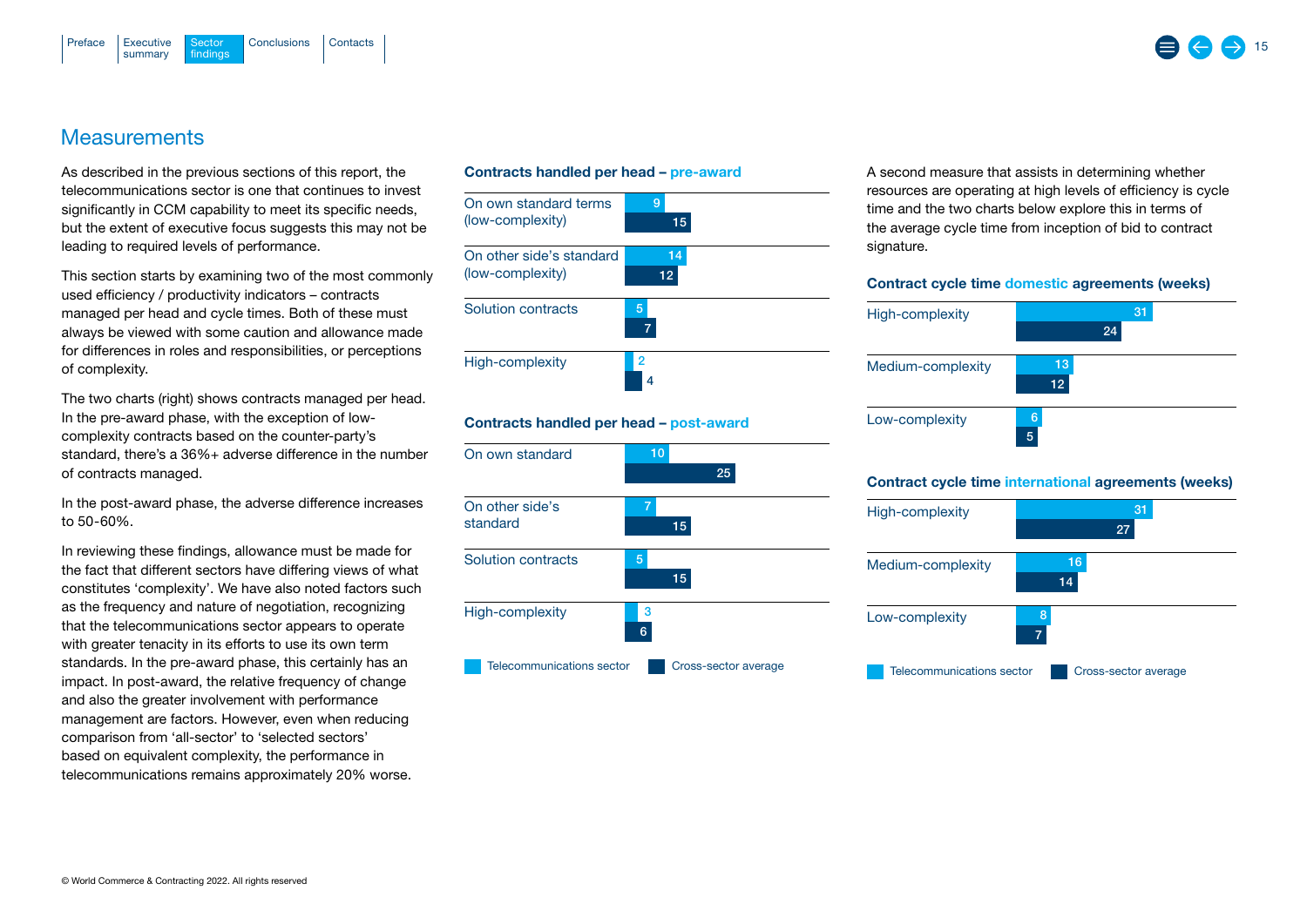#### Measurements (continued)

Again, the investments being made in the telecommunications sector are clearly not leading to faster closure. Once more, the focus on use of the organization' standard template must be a factor and perhaps the resultant reduction in perceived risk is felt to be an adequate return. Certainly, that can be seen as aligning with the primary CCM objective of risk mitigation.

Overall, this data suggests a need by many in the sector to undertake a more fundamental review of efficiency and effective improvement of processes through both people and systems. A more in-depth comparison with other sectors could perhaps be illuminating for some.

The top items that are monitored are: (cross-sector ranking shown in brackets)



As expected in a digital sector where the ability to measure performance is arguably easier, there are multiple measures that are ranked highly. With one or two exceptions such as revenue improvement / contribution, improvement initiatives and risk management indicators, most measures are focused on CCM efficiency and compliance.

The top items reported are: (cross-sector ranking shown in brackets)



with root cause analysis of contract value leakage, which indicates a sector where there is a desire to create learning / feedback loops to enhance future performance.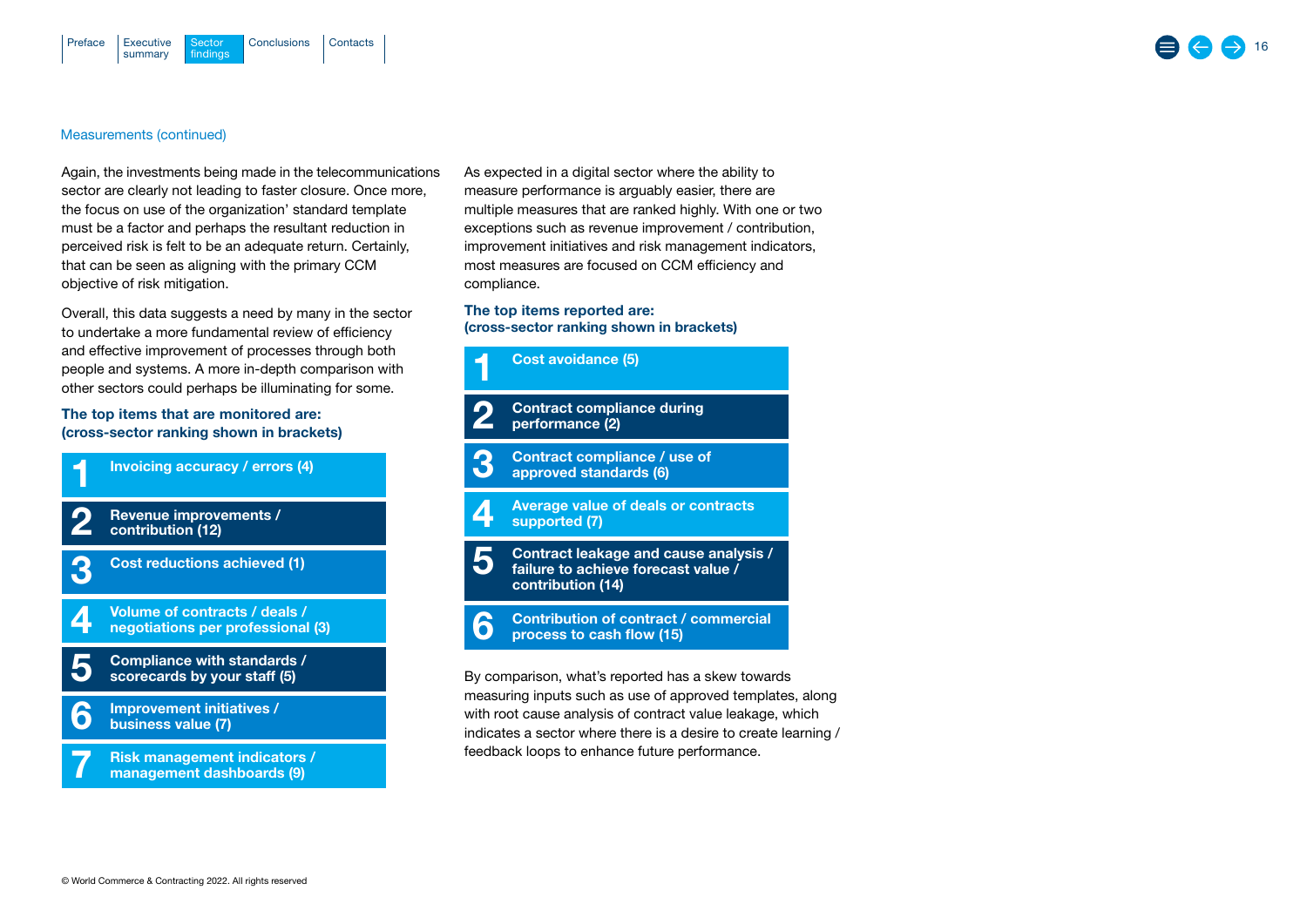#### <span id="page-16-0"></span>[Executive](#page-2-0) Sector [Conclusions](#page-17-0) [Contacts](#page-18-0) summary **Sector** findings [Preface](#page-1-0)

## Barriers to improvement

What factors are constraining the performance of CCM groups and the development of improved capabilities? While there is some similarity between the telecommunications sector and other sectors, there are differences in ranking and importance given.

#### Top five barriers



Firstly, the three highest ranked barriers potentially play into the top strategic priority, 'increasing strategic relevance / demonstrating value'. The barrier of operational workload, even with the high levels of dedicated CCM resource, potentially undermines the ability to be involved earlier in the process, which in turn could be a result of, or a cause of, not being seen as adding value. However, this issue of early involvement may also be an indication of some tension in the relationship with the business unit, which we have seen has substantial power in this sector. Understanding this dynamic and breaking the potentially negative circle requires data and evidence to articulate value and contribution.

Unlike other sectors, the availability of resources, budget and skills, appear to be less of a critical barrier, though other data implies that skills and retention are in fact significant issues that threaten performance.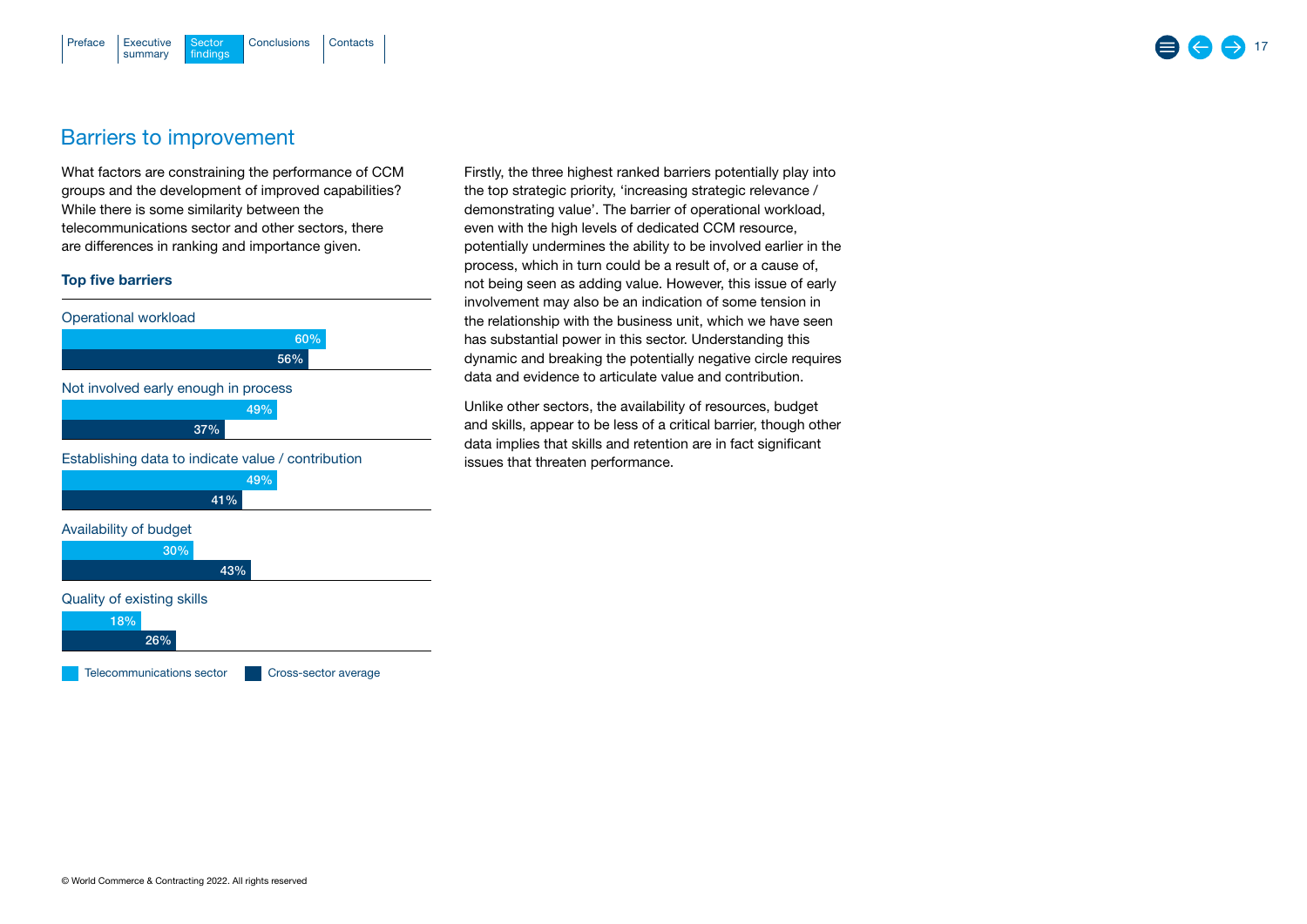## **Conclusions**

<span id="page-17-0"></span>[Preface](#page-1-0)

Many organizations in the telecommunications sector have made significant investment in developing their CCM capability, but with mixed results. While some are performing at world-class levels, others have yet to progress to the advanced levels required to compete effectively in today's demanding market conditions.

Where there are problems, it tends to be due to a transactional, control-oriented approach to CCM, with limited outsights to the market and technology that focuses on operational efficiency rather than strategic effectiveness. As a digital sector, many CCM groups in the telecommunications sector have yet to implement the digital processes that support integrated data flows and allow advanced analytics to maintain competitiveness of commercial offerings and provide predictive risk assessment.

The evidence of these weaknesses is contained in some of the performance metrics revealed by this report. Against that, there are some signs of a move towards measurement systems that focus on areas of value and could result in more CCM groups operating as agents of change, rather than maintaining the status-quo.

Among the leaders in this sector, there are signs that progress will continue. For many of the rest, the scale of executive interest is indicative of the importance placed on CCM capabilities and will surely lead to change. This may include a review of risk appetite and, in particular, growing appreciation of the impact that can be achieved from equipping CCM with a combination of the right measurements, the right skills and the right technology investments.